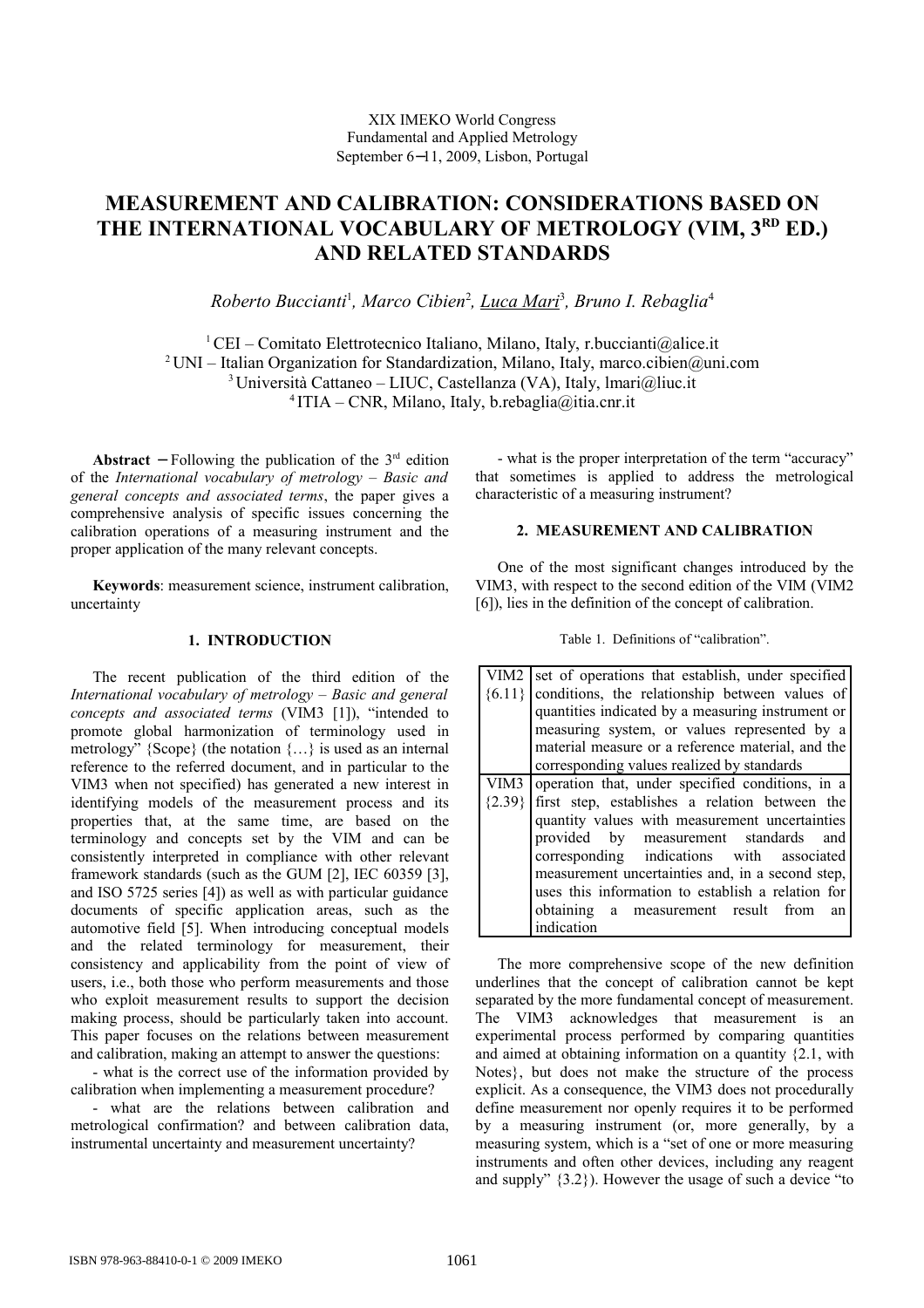generate measured quantity values" {3.2} can be considered the basic (if not the only) technique to carry out measurement(s). Furthermore, the assumptions that:

(i) the "quantity value provided by (...) a measuring system" {4.1} is an indication that "can be used to provide a corresponding measured quantity value" {2.10, Note 1}, even if in general it doesn't coincide directly with a measured quantity value, and that:

(ii) "a measurement result is generally expressed as a single measured quantity value and a measurement uncertainty" {2.9, Note 2}

entail that calibration – i.e., the operation whose definitive object is "to establish a relation for obtaining a measurement result from an indication"  $\{2.39\}$  – is mandatory for any measuring instrument and is a matter of interest to both the manufacturer and the user.

#### **3. ON THE INFORMATION PROVIDED BY CALIBRATION DIAGRAMS**

A measuring instrument "may be an indicating measuring instrument" – which "provides an output signal [indication] carrying information about the value of the quantity being measured" – "or a material measure" – which "reproduces or supplies, in a permanent manner during its use, quantities of one or more given kinds, each with an assigned quantity value"  $\{3.1, \text{Note 2}; 3.3 \text{ and } 3.6\}.$ 

The basic (metrological) performance of any measuring instrument consists of its ability to establish and maintain a known relation among the indication(s) it provides (or the quantity(ies) it reproduces) and the corresponding quantity(ies) being measured, where the term "relation" includes both a numerical value and the associated uncertainty, that operatively is aimed at evaluating the risk for the value to be wrong. As stated, such a relation is found out by calibration, which therefore can be regarded as the main operation devoted to outline and describe the metrological performance of an instrument. It then follows that manufacturers, who obviously retain the key knowledge of each instrument and have a primary interest to attain and guarantee its performance, always provide all suitable information about the calibration process and its outcomes.

A common means manufacturers assume to formalize this information is a graphical representation, the "calibration diagram", which usually assumes the shape of a "strip of the plane defined by the axis of the indication and the axis of measurement result, that represents the relation between an indication and a set of measured quantity values." {4.30 Note 1} (see Fig. 1). Another means to deliver the same information is a simple statement about the "maximum permissible measurement error"  $\{4.26\}$ , which settles the extreme value(s) of the "measurement error" (i.e., the difference between the indication of the instrument and the quantity value supplied by a material measure having a negligible measurement uncertainty {2.16 Note 1, a)}), and may be expressed in the form of a constant or a function of the magnitude of the quantity being measured (this information is generally denoted with a MPE function (see Fig. 2).







Whatever means manufacturers choose, either a calibration diagram or a MPE function, this data fulfils both steps depicted in the VIM3 definition of calibration, since it makes available to the user of the instrument just what he needs in order to:

- interpret any indication in terms of the corresponding measured quantity value (step 1), and:

- attain additional information required to produce the related measurement result (step 2).

In particular, step 2 can be achieved since the user, when executing a given measurement task and developing the relevant uncertainty budget, derives a guaranteed value of the "instrumental measurement uncertainty" {4.26} from the width of the strip or the MPE range. For an unambiguous derivation, the manufacturer must clearly specify the underlying hypotheses to be assumed for the conversion error-to-uncertainty (i.e., shape of the distribution, coverage factor, etc.). Usually the manufacturer adds to calibration data a list of the main influence quantities that can significantly affect the behaviour of the measuring instrument, and specifies their relevant limiting values. The user shall recognize these limiting values as boundaries for the instrument operating conditions under which the relation established by the calibration deserves its validity. We claim that the manufacturer has two options to ascertain the limiting values, and that these options envisage two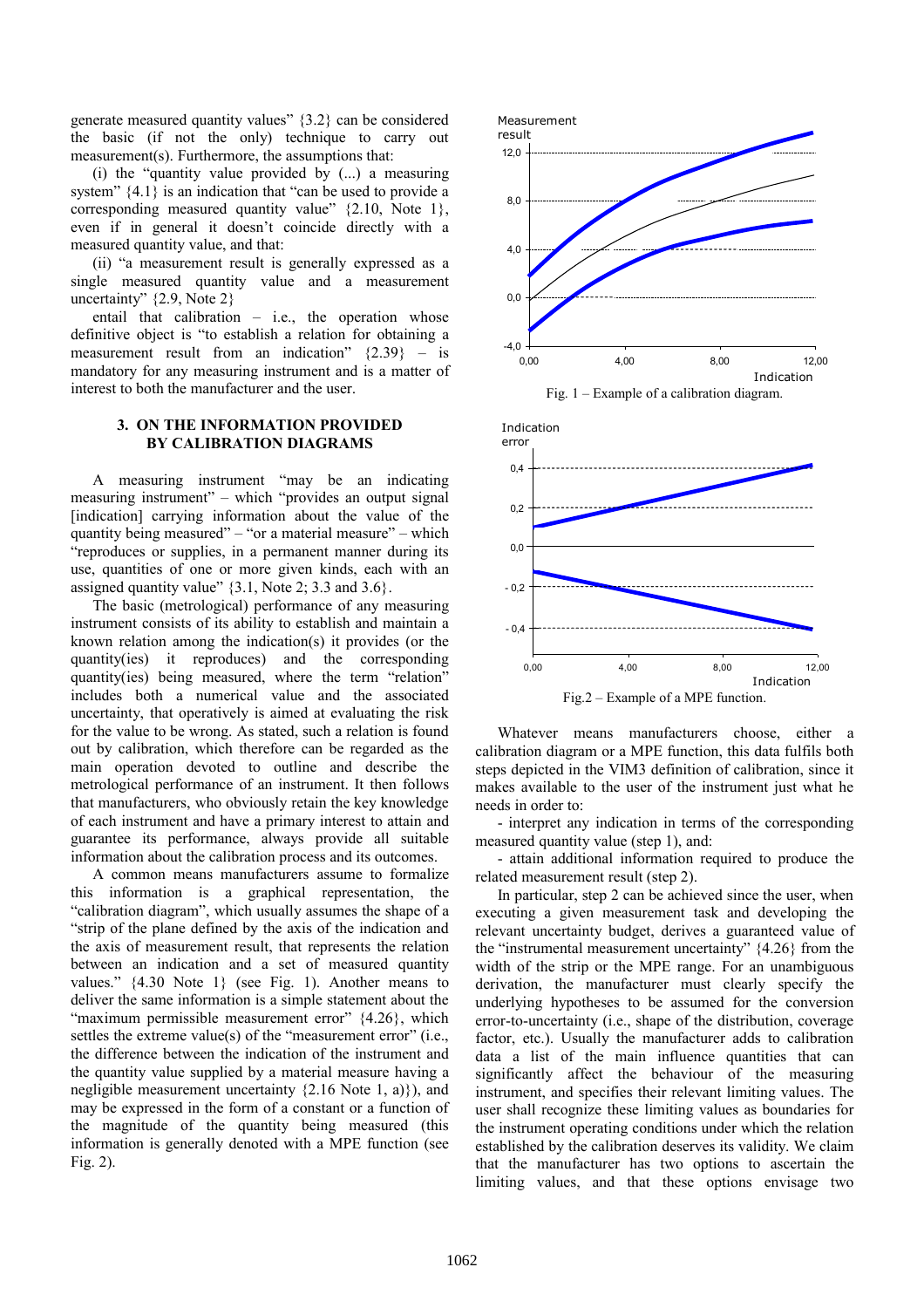alternative strategies he may pursue to develop and represent the relation. Such two strategies can be described as follows.

## *3.1. Strategy 1: reference conditions*

According to this strategy, the stated limiting values for influence quantities define the so called "reference", or "best performance", conditions, the ones in which the instrumental uncertainty derived from the calibration data provided by the manufacturer is guaranteed. Typically the instrument is employed in measurements whose influence quantities are well within the boundaries of safe and good operation, but lie outside the reference conditions set by the manufacturer: this is the common situation met, e.g., by users of simple mechanical measuring instruments. Hence, when the user exploits the instrument in a given measurement process, the effects due to the actual variation of the influence quantities have to be kept into account in the measurement model he adopts to evaluate additional uncertainty contributions. This strategy is elegant, since it keeps the instrumental uncertainty and the measurement uncertainty separate, but its drawback is twofold: it forces the user to know analytically the measurement function, including the effects of influence quantities, and it requires the influence quantities to be measured.

#### *3.2. Strategy 2: widened conditions*

In this case  $\begin{bmatrix} 3 & 46 \end{bmatrix}$  the limiting values for influence quantities are chosen by manufacturers aiming to identify all reasonably predictable conditions the user might face when he places the instrument in a given measurement process. As a consequence, the width of the calibration strip (or the MPE range) is widened, so to keep into account the effect of the possible variations of the influence quantities. This is the common situation met, e.g., by users of ordinary electrical measuring instruments. According to this strategy, the instrumental uncertainty derived from calibration data provided by the manufacturer represents a pragmatic preliminary approximation of the expected measurement uncertainty. The user can make use of this information directly in a specific measurement, so that there is no need to develop a detailed measurement model and a related uncertainty budget.

## *3.3. A comparison*

The difference between these two strategies is critical: if a strategy 1 calibration data is misunderstood as a strategy 2, the effects of the actual influence quantities, as related to a specific measurement, are never taken into account and the corresponding instrument is erroneously granted a good metrological performance. If, vice versa, a strategy 2 calibration data is misunderstood as a strategy 1, the metrological performance of the corresponding instrument is considered erroneously poor and the effects of influence quantities are possibly taken into account twice when the instrument is employed in a specific measurement; this could yield the wrong consequence that measurement uncertainty looks too high for making useful decisions on measurement results. It is then clear that calibration data

from instrument manufacturers should explicitly state the strategy according to which they have been generated, i.e., with influence quantities either in reference conditions or within a given wider range of variation.

## *3.4. On the use of the term "accuracy"*

Occasionally manufacturers assume the terms "accuracy" or "accuracy level" to signify the metrological performance of an instrument, as documented by the calibration diagram or MPE function. In principle the concept of accuracy singles out a general property of a process; hence the claim of the accuracy level referred to a measuring instrument has to be interpreted as a complex assertion of the kind: every measurement process which employs the instrument and complies with the conditions stated by the relevant calibration data, with no further influence quantities of any type, produces results (i.e., measured quantity values with associated uncertainties) that never exceed the width of the corresponding calibration strip or MPE range. It is evident that such an assertion is quite theoretical when considering instruments with calibration data generated through a strategy 1, while it adequately fits those generated with a strategy 2.

## **4. CALIBRATION AND METROLOGICAL CONFIRMATION**

The metrological confirmation of a measuring instrument is a procedure that must be considered when there is a need to be sure – or prove – that the instrument has or retains its basic metrological requirements related to a specific measuring task(s)  $[7 \{3.5\}]$ . It comprises:

- the assessment of the instrument performance, to be repeated periodically since the metrological performance of any instrument could decay with time and use, and:

- the comparison of the instrumental uncertainty with the tolerance (i.e., a target specification) associated to the quantity(ies) to be measured, which in turn is related to the uncertainty that can be accepted to keep the right decision based on the measurement result, with a given confidence; this operation is performed once for ever, for a specific measuring task, when deciding on the instrument to be used.

The implementation of the metrological confirmation of a measuring instrument requires the user to perform a specific calibration activity under his own responsibility. Commonly he entrusts a portion of the first step of this calibration to a dedicated laboratory, maybe external to his organisation. This early operation is aimed at establishing the relation between a (generally small) number of quantity values provided by material measures and the corresponding indications of the instrument under test. The influence quantities acting on the instrument in such operation must comply with whatever limiting value may be fixed by the instrument manufacturer. The user obtains from the calibration laboratory a report / certificate, where the observed indication errors are listed together with relevant uncertainties. To complete the first step of calibration, the reported information has to be worked up to define the relation between the input quantities to be measured and the corresponding indications, as well as the instrumental